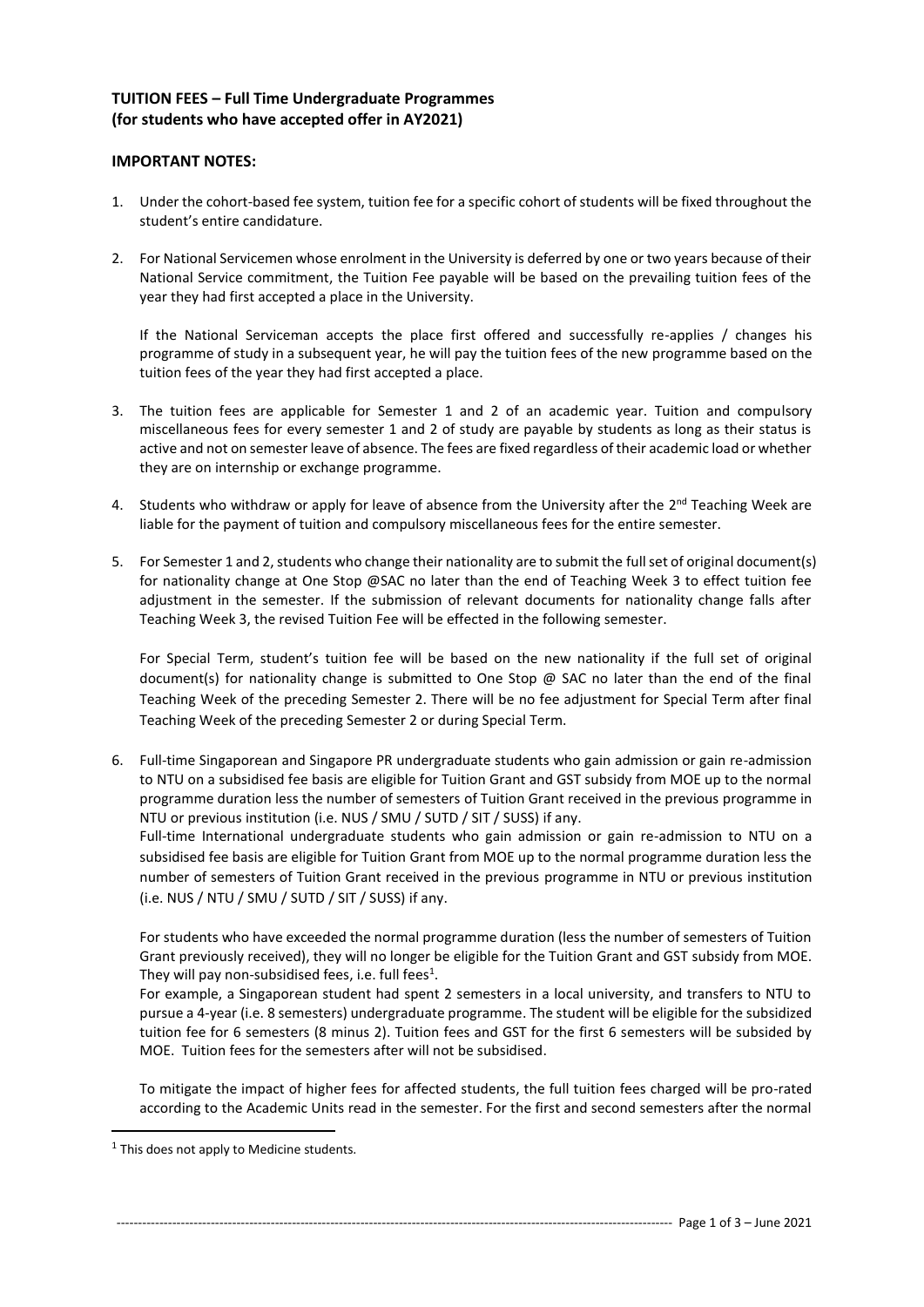programme duration (less the number of semesters of Tuition Grant previously received), the fees will also be capped at 120% and 150% of the subsidised semestral fees respectively.

The fees payable beyond the normal programme duration (less the number of semesters of Tuition Grant previously received) are summarised in the following table:

|                                                                                                                                                                     | <b>Singapore Citizens</b> |                                      |                                      |                                  |
|---------------------------------------------------------------------------------------------------------------------------------------------------------------------|---------------------------|--------------------------------------|--------------------------------------|----------------------------------|
| <b>Cluster</b>                                                                                                                                                      | Fee per AU<br>(S\$)       | 1st semester <sup>1</sup><br>(S\$)   | 2nd semester $1$<br>(S\$)            | 3rd semester<br>onwards<br>(S\$) |
|                                                                                                                                                                     |                           | Cap at 120%<br><b>Subsidized Fee</b> | Cap at 150%<br><b>Subsidized Fee</b> | Cap at Full Fee<br>(after GST)   |
| Except for those listed below:<br>•Lab-Based Programmes<br>. Non Lab-Based Programmes                                                                               | 1,000<br>970              | 4,920                                | 6,150                                | 16,475<br>15,985                 |
| Accountancy<br><b>Business</b><br>Accountancy & Business (Double Degree)<br>Business & Computing (Double Degree)<br>Business & Computer Engineering (Double Degree) | 1,040                     | 5,640                                | 7,050                                | 18,415                           |
| Renaissance Engineering Programme                                                                                                                                   | 3,370                     | 10.740                               | 13.430                               | 56,800                           |

| Cluster                                                                                                                                                             | <b>Singapore Permanent Residents</b> |                                      |                                      |                                  |
|---------------------------------------------------------------------------------------------------------------------------------------------------------------------|--------------------------------------|--------------------------------------|--------------------------------------|----------------------------------|
|                                                                                                                                                                     | Fee per AU<br>(S\$)                  | 1st semester $1$<br>(S\$)            | 2nd semester $1$<br>(S\$)            | 3rd semester<br>onwards<br>(S\$) |
|                                                                                                                                                                     |                                      | Cap at 120%<br><b>Subsidized Fee</b> | Cap at 150%<br><b>Subsidized Fee</b> | Cap at Full Fee<br>(after GST)   |
| Except for those listed below:<br>•Lab-Based Programmes<br>. Non Lab-Based Programmes                                                                               | 1,000<br>970                         | 6,900                                | 8,630                                | 16,475<br>15,985                 |
| Accountancy<br><b>Business</b><br>Accountancy & Business (Double Degree)<br>Business & Computing (Double Degree)<br>Business & Computer Engineering (Double Degree) | 1,040                                | 7,920                                | 9,900                                | 18,415                           |
| Renaissance Engineering Programme                                                                                                                                   | 3,370                                | 15,030                               | 18,790                               | 56,800                           |

| <b>Cluster</b>                                                                                                                                                      | <b>International Students</b> |                                      |                                      |                                  |
|---------------------------------------------------------------------------------------------------------------------------------------------------------------------|-------------------------------|--------------------------------------|--------------------------------------|----------------------------------|
|                                                                                                                                                                     | Fee per AU<br>(S\$)           | 1st semester<br>(S\$)                | 2nd semester<br>(S\$)                | 3rd semester<br>onwards<br>(S\$) |
|                                                                                                                                                                     |                               | Cap at 120%<br><b>Subsidized Fee</b> | Cap at 150%<br><b>Subsidized Fee</b> | Cap at Full Fee<br>(after GST)   |
| Except for those listed below:<br>•Lab-Based Programmes<br>.Non Lab-Based Programmes                                                                                | 1,000<br>970                  | 10,530                               | 13,160                               | 16,475<br>15,985                 |
| Accountancy<br><b>Business</b><br>Accountancy & Business (Double Degree)<br>Business & Computing (Double Degree)<br>Business & Computer Engineering (Double Degree) | 1,040                         | 12,060                               | 15,080                               | 18,415                           |
| Renaissance Engineering Programme                                                                                                                                   | 3,370                         | 22,980                               | 28.730                               | 56,800                           |

1: Amounts quoted are exclusive of GST. Students are liable to pay GST for these semesters